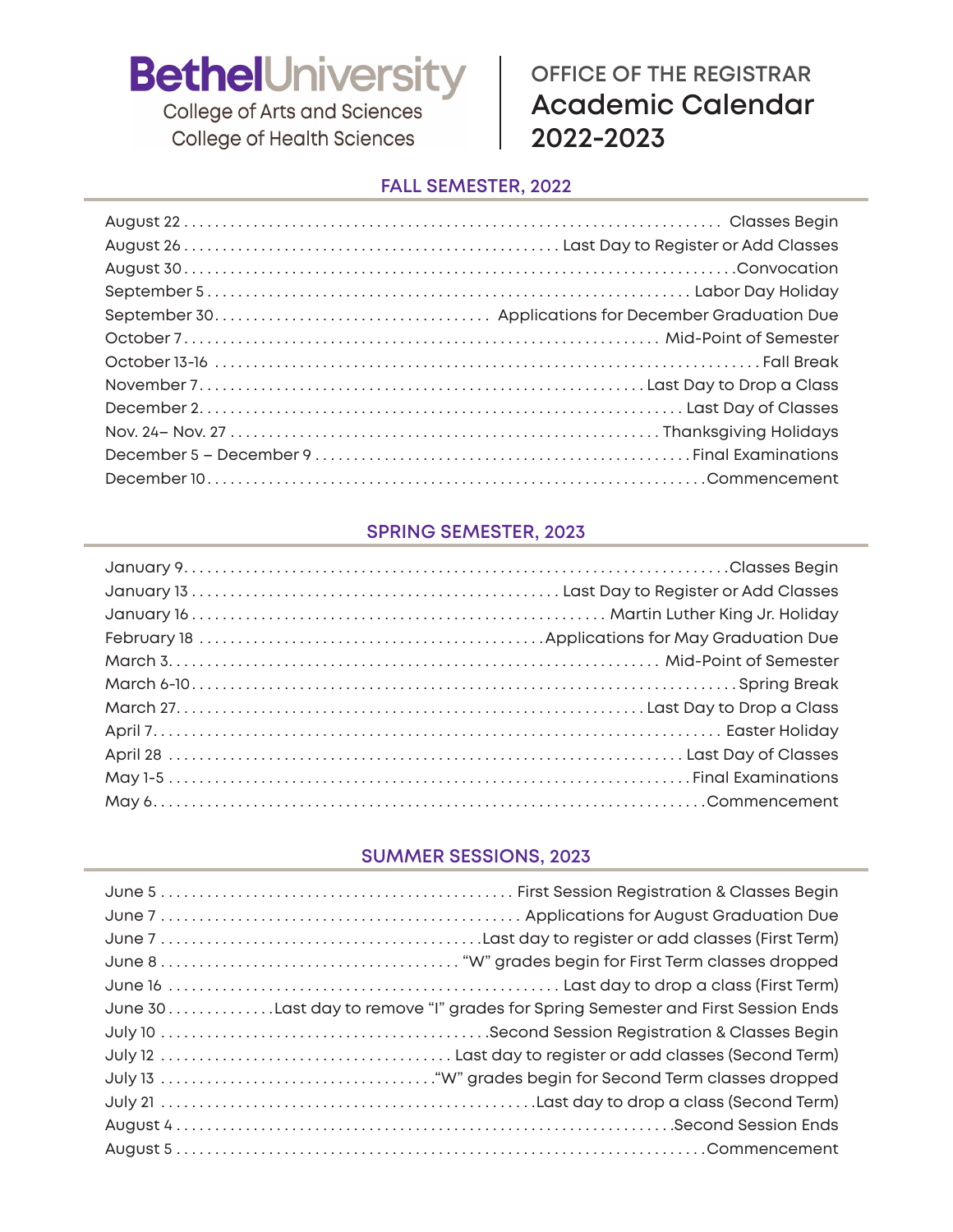College of Arts and Sciences **College of Health Sciences** 

## **OFFICE OF THE REGISTRAR Semester Calendar Fall 2022**

| 15 August              |            | Course Syllabi due (Division Chair)<br>Course Audits Due (Associate Academic Dean's Office) |
|------------------------|------------|---------------------------------------------------------------------------------------------|
| 18 August              |            | Freshman Orientation Begins                                                                 |
| 22-26 August           |            | Drop/Add Period & Late Registration                                                         |
| 23 August              | 8:00am     | <b>Classes Begin</b>                                                                        |
| 26 August              | 4:30pm     | Last day to add a course to class list (Registrar's Office)                                 |
| 26 August              |            | Faculty Load Reports and Professional Development<br>Plans due (Division Chair)             |
| 29 August - 4 November |            | Courses dropped receive "W" grade (Registrar's Office)                                      |
| 29 August              |            | Office Schedules due (Division Chair)                                                       |
| 30 August              | $11:00$ am | Opening Convocation (180th year)                                                            |
| 5 September            |            | Labor Day Holiday                                                                           |
| 9 September            |            | 3-Week At-Risk Reports Due                                                                  |
| 9 September            |            | Spring Semester Schedule Recommendations Due<br>(Registrar's Office)                        |
| 16 September           | 4:30pm     | Last day to remove "I" grades from Summer Semester                                          |
| 30 September           |            | 6-Week At-Risk Reports Due                                                                  |
| 30 September           |            | Applications for December Graduation due<br>(Registrar's Office)                            |
| 30 September           |            | Spring Schedule Finalized                                                                   |
| 7 October              |            | Mid-Point of Semester                                                                       |
| 13-16 October          |            | <b>Fall Break</b>                                                                           |
| 17-21 October          |            | <b>Spring Semester Early Registration</b>                                                   |
| 21 October             |            | 9-Week At-Risk Reports Due                                                                  |
| 4 November             | 4:30pm     | Last day to drop a course (Registrar's Office)                                              |
| 7-11 November          |            | Student Evaluation of Instruction                                                           |
| 24-27 November         |            | <b>Thanksgiving Holidays</b>                                                                |
| 2 December             |            | Last Day of Classes                                                                         |
| 4-9 December           |            | <b>Final Examinations</b>                                                                   |
| 9 December             |            | Fall Semester 2022 Ends                                                                     |
| 10 December            |            | Commencement                                                                                |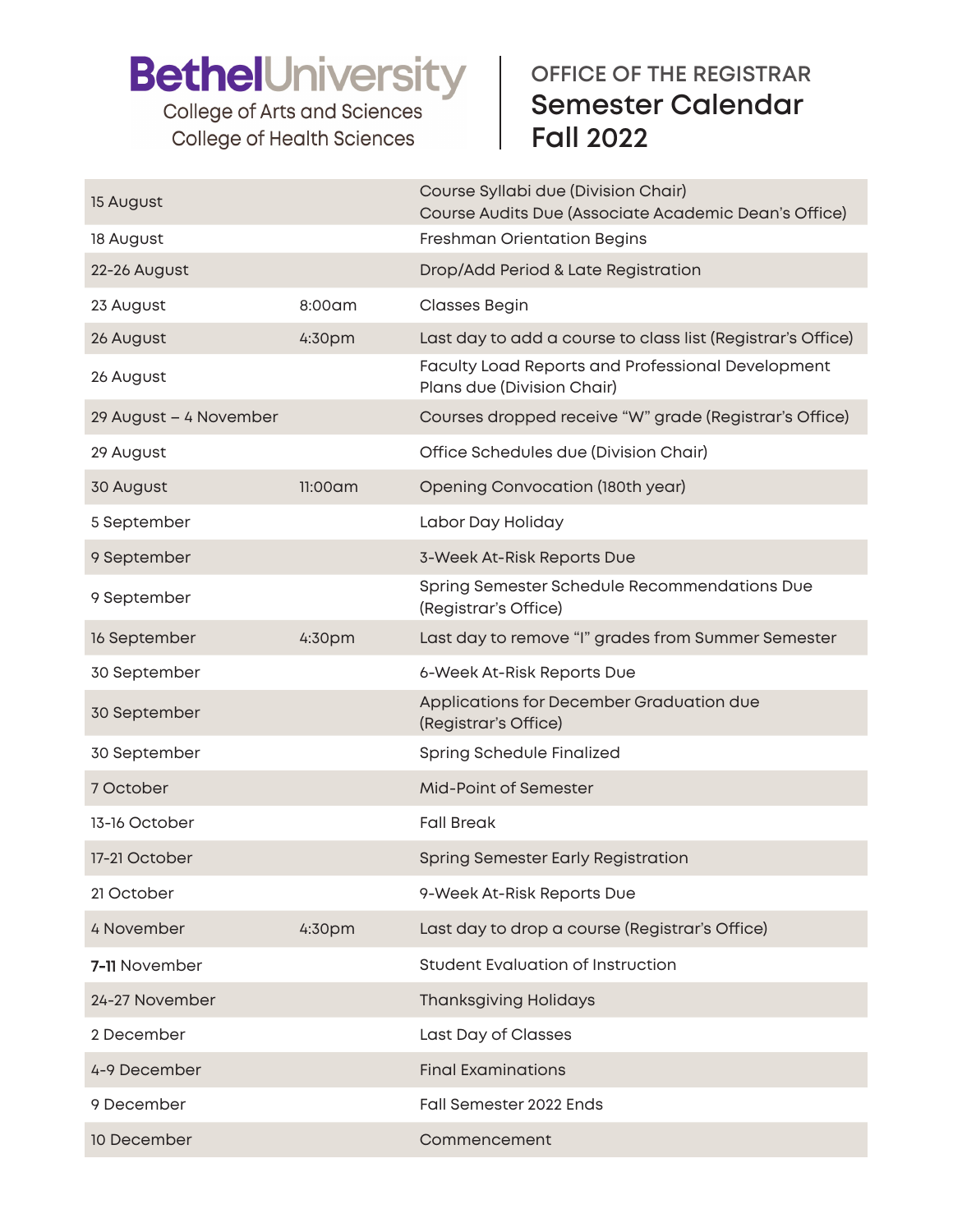**College of Arts and Sciences College of Health Sciences** 

## **OFFICE OF THE REGISTRAR Examination Schedule Fall Semester 2022**

| <b>CLASS TIME</b>                       | <b>DAY</b> | <b>DATE</b> | <b>TIME</b>            |
|-----------------------------------------|------------|-------------|------------------------|
| MWF/MW/W/F<br>12:00, 12:30              | Monday     | 12/5        | $9:00$ am - 11:00am    |
| M/MWF/MW/W/WF/F<br>9:00                 | Monday     | 12/5        | $12:30$ pm – $2:30$ pm |
| T/TTH/TH<br>9:15, 9:30                  | Monday     | 12/5        | $3:30$ pm $-5:30$ pm   |
| MWF/MW/WF/M<br>11:00                    | Tuesday    | 12/6        | $9:00$ am - 11:00am    |
| T/TTH/TH<br>2:15, 2:30, 3:00            | Tuesday    | 12/6        | $12:30$ pm $- 2:30$ pm |
| T/TTH/TH<br>1:00, 1:30                  | Tuesday    | 12/6        | 3:30pm - 5:30pm        |
| MWF/M-F/M/MW/WF/W/F<br>8:00             | Wednesday  | 12/7        | $9:00$ am – 11:00am    |
| M-F/M/MWF/W/WF/MW<br>10:00              | Wednesday  | 12/7        | $12:30$ pm – $2:30$ pm |
| M/T/WTHF/MW/W<br>4:00, 4:15, 5:00, 5:30 | Wednesday  | 12/7        | 3:30pm - 5:30pm        |
| M/W/MW/MWF/WF/F<br>1:00                 | Thursday   | 12/8        | $9:00$ am - 11:00am    |
| TTH/TH/T<br>8:00                        | Thursday   | 12/8        | $12:30$ pm – 2:30pm    |
| M/MW/W/MWF/F<br>2:00, 2:30, 3:00        | Thursday   | 12/8        | 3:30pm - 5:30pm        |
| T/TTH/TH<br>12:00, 12:30                | Friday     | 12/9        | $9:00$ am – 11:00am    |

Note: Final examinations for all evening classes not listed above will be held on the day and time for each class during the week of December 5 – December 9.

While an individual student may reschedule a specific exam time with his/her professor, no faculty member may reschedule an ENTIRE class exam time without PRIOR clearance from the Academic Dean.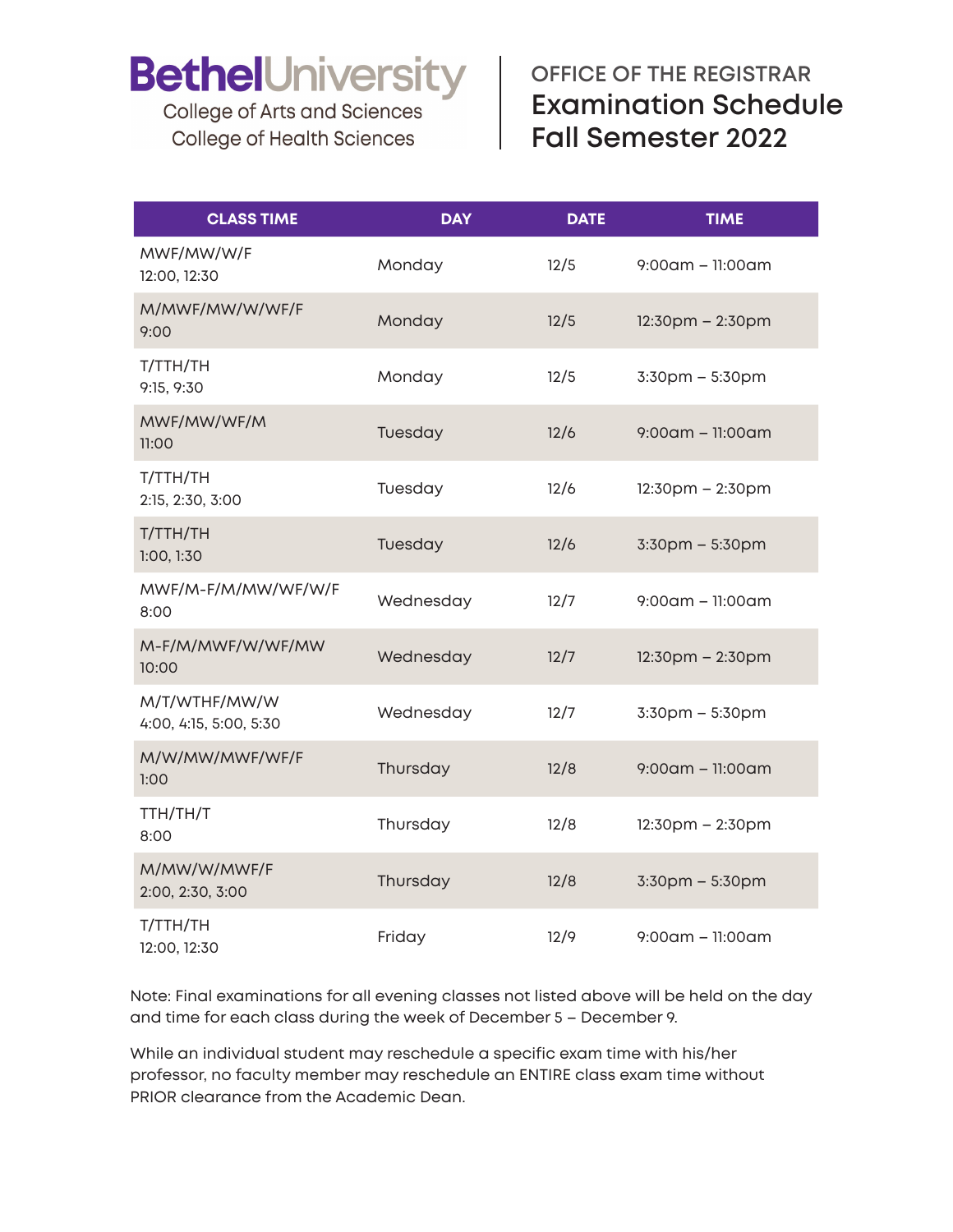College of Arts and Sciences **College of Health Sciences** 

## **OFFICE OF THE REGISTRAR Semester Calendar Spring 2023**

| 2 January             |                    | Course Syllabi due (Division Chair)<br>Course Audits due (Associate Academic Dean's Office)          |
|-----------------------|--------------------|------------------------------------------------------------------------------------------------------|
| 9 January             | 8:00am             | <b>Classes Begin</b>                                                                                 |
| 9-13 January          |                    | Drop/Add Period & Late Registration                                                                  |
| 13 January            | 4:30pm             | Last day to add a course to class list (Registrar's Office)<br>& Spring Semester registration closes |
| 16 January            |                    | Martin Luther King, Jr. Holiday                                                                      |
| 16 January - 27 March |                    | Courses dropped receive "W" grade (Registrar's Office)                                               |
| 23 January            |                    | Office Schedules due (Division Chair)                                                                |
| 26 January            |                    | Faculty Load Reports due (Division Chair)                                                            |
| 27 January            |                    | 3-Week At-Risk Reports Due                                                                           |
| 3 February            | 4:30pm             | Last day to remove "I" grades from Fall Semester<br>(Registrar's Office)                             |
| 6 February            |                    | Summer & Fall Semester Schedule Recommendations<br>Due (Registrar's Office)                          |
| 17 February           |                    | 6-Week At-Risk Reports Due                                                                           |
| 18 February           |                    | Applications for May Graduation Due                                                                  |
| 28 February           |                    | Summer/Fall Semester Schedules Finalized                                                             |
| 3 March               |                    | <b>Mid-Point of Semester</b>                                                                         |
| 6-10 March            |                    | <b>Spring Break</b>                                                                                  |
| 10 March              |                    | 9-Week At-Risk Reports Due                                                                           |
| 27 March              | 4:30 <sub>pm</sub> | Last day to drop a course (Registrar's Office)                                                       |
| 13-17 March           |                    | Summer & Fall Semesters Early Registration                                                           |
| 5 - 9 April           |                    | <b>Student Evaluation of Instruction</b>                                                             |
| 7 April               |                    | Easter Holiday - Good Friday                                                                         |
| 28 April              |                    | Last Day of Classes                                                                                  |
| $1-5$ May             |                    | <b>Final Examinations</b>                                                                            |
| 5 May                 |                    | Spring Semester 2023 ends                                                                            |
| 6 May                 |                    | Commencement                                                                                         |